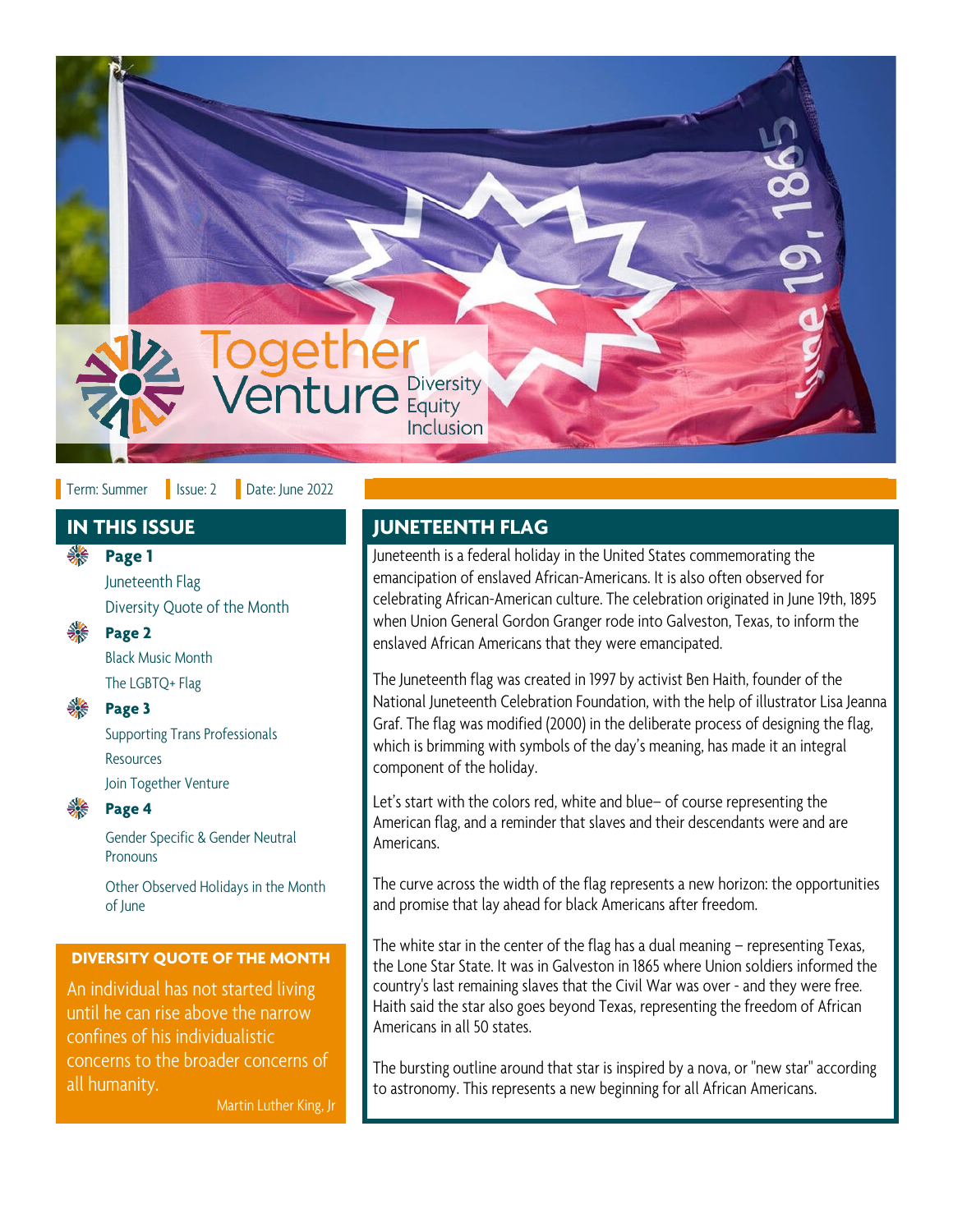## **BLACK MUSIC MONTH**

What is Black Music or African American Music Month

June is African American Music Appreciation Month. Created by President Jimmy Carter in 1979, this month celebrates the African American musical influences that comprise an essential part of our nation's treasured cultural heritage. This month is dedicated to the great influence that black music has contributed to today's music.

Who founded Black Music Month?

Diana Williams, and radio DJ Ed Wright—founded Black Music Month on June 7, 1979. President Jimmy Carter hosted the first-ever Black Music Month celebration at the White House.

<https://www.youtube.com/watch?v=MZXm-hXtzdo>













Robert Johnson Bessie Smith Ruth Brown Little Richard James Brown George Clinton Run DMC

## **THE LGBTQ+ FLAG**



- 1. The rainbow flag (aka LGBTQ+ pride flag was designed by Gilbert Baker from San Francisco in 1976.
- 2. Originally the flag had 8 colors that reflected the diversity of the LGBTQ+ community.
- 3. Baker came up with the flag after Harvey Milk challenged him to come up with a symbol of pride for the community. 4. The original pride flag flew proud during the San Francisco
	- Gay Freedom Day Parade on June 25 1978.
- 5. Some say Baker was inspired by gay icon Judy Garland although he says he got the idea from a World Peace demonstration flag for flag of the races.
- 6. 30 volunteers' hand-dyed and stitched the first two flags for the Gay Freedom Day Parade.
- 7. The hot pink color was dropped due to the unavailability of the fabric when the flag went into production after the assassination of Harvey Milk. Later the turquoise strip was dropped to give the flag an even number
- 8. The meaning of each color:

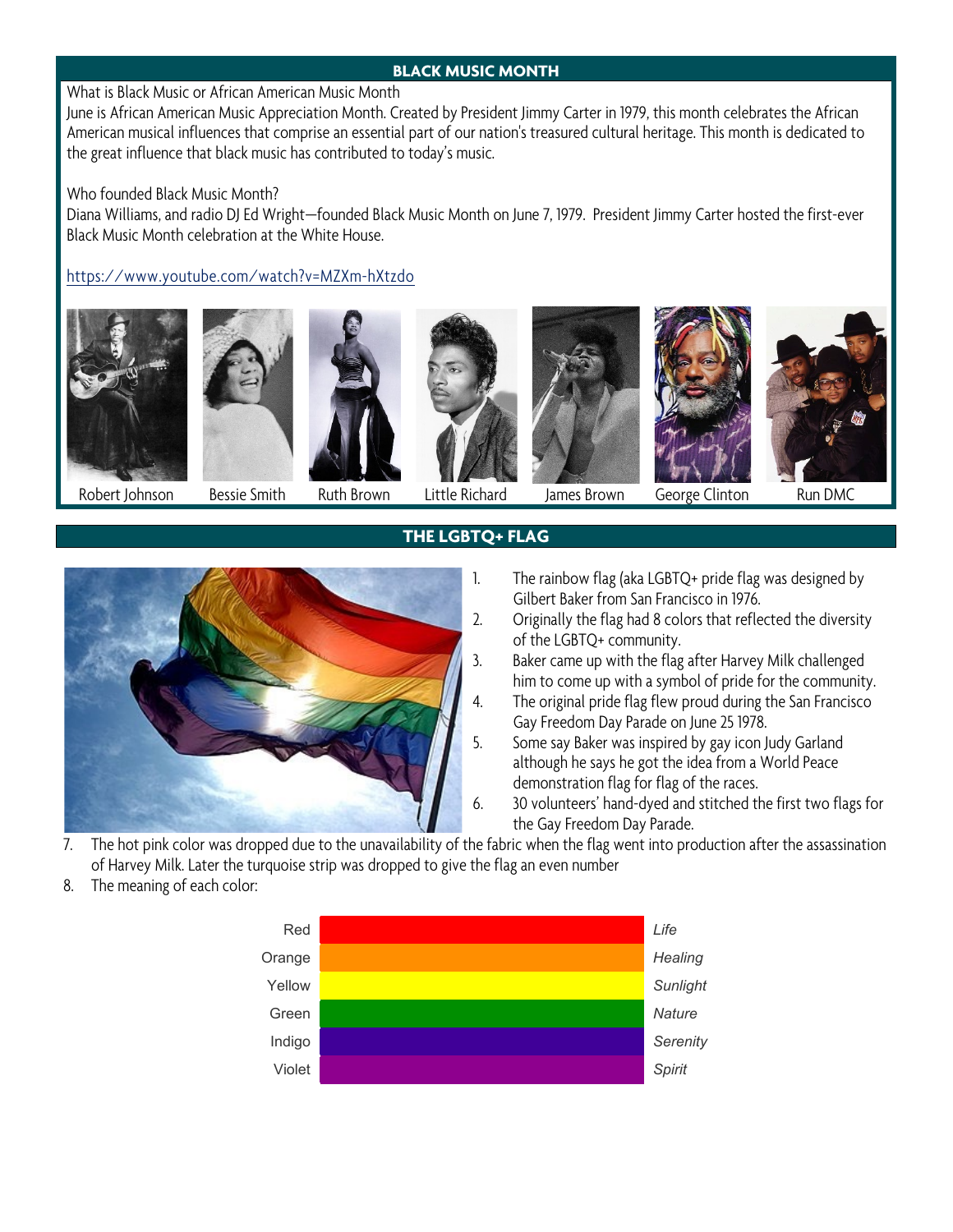### FROM PRIDE IN OUR WORKPLACE WEBSITE: SUPPORTING TRANS PROFESSIONALS

Companies should be proactive, not reactive, in creating trans-inclusive policies and resources. If a company waits until hiring trans employees or until someone comes out to develop training and implement inclusion policies, the organization is already behind.

- It is not the responsibility of trans employees to educate coworkers or company leadership. The experience of educating can be exhausting or triggering and will take away from office productivity. For trans professionals, set boundaries about what you're comfortable sharing and what resources you need to protect your own mental health.
- Believe and support trans people when they choose to share their experiences. Follow the lead of trans employees in keeping shared information private and using appropriate pronouns across various professional contexts.

## POLICY VS. PRACTICE

While it is important to include "gender identity and expression" in your workplace nondiscrimination statement, companies must go deeper than written policies to adequately support their employees with inclusive and affirming practices.

- Embed diversity, equity, and inclusion training in the employee onboarding process. Provide resources addressing transgender and non-binary identities, pronoun usage, and allyship strategies. If you don't have the ability to develop these resources internally, hire a consultant to write policies and train staff. Make these resources easily accessible online.
- Communicate to employees, clients, and external stakeholders that your company has a zero-tolerance policy for transphobic jokes, language, and harassment. If you notice a pattern of transphobic behavior, alert the appropriate department in your organization or, depending on the context and frequency of comments, confront individuals directly.
- Continuously recruit and track the retention of gender-diverse employees. Offer surveys and exit interviews to understand how you can better support current and future staff.

Around the world, June is recognized as LGBTQ+ (Lesbian, Gay, Bisexual, Transgender, and Queer) Pride Month to commemorate a tipping point in queer history — the Stonewall Uprising, which lasted 6 days in Manhattan in June 1969 as police clashed with LGBTQ protesters. We must not forget that the first Pride was not a celebration. It was a riot led by queer people of color. Pride was born out of a struggle.

Forced into lock down during the pandemic brought struggle back into the lives of many in our LGBTQ+ communities. One can only imagine the sense of isolation felt by those sharing places and spaces with unsupportive, less-than-accepting family members. Regardless of our working arrangements, whether remote or onsite, it's important to celebrate Pride. To be innovative in finding ways that embrace the now normal. To create a workplace for all to feel connected and safe.

Click on the links to other available resources online. Gender Identity and Pronouns: <https://www.youtube.com/watch?v=J3Fh60GEB5E> The 2022 Pride Reading List: 72 New Books to Read All Year: [https://www.goodreads.com/blog/show/2299-the-2022-pride-reading](https://www.goodreads.com/blog/show/2299-the-2022-pride-reading-list-72-new-books-to-read-all-year)[list-72-new-books-to-read-all-year](https://www.goodreads.com/blog/show/2299-the-2022-pride-reading-list-72-new-books-to-read-all-year) Toilets, bowties, gender and me | Audrey Mason-Hyde | TEDxAdelaide: <https://www.youtube.com/watch?v=NCLoNwVJA-0> A Guide To Gender Identity Terms: [https://www.npr.org/2021/06/02/996319297/gender-identity](https://www.npr.org/2021/06/02/996319297/gender-identity-pronouns-expression-guide-lgbtq)[pronouns-expression-guide-lgbtq](https://www.npr.org/2021/06/02/996319297/gender-identity-pronouns-expression-guide-lgbtq) Trans Workplace Inclusion Series – Recap and Resources: [https://piow.org/2021/07/16/trans-workplace-inclusion-series-recap](https://piow.org/2021/07/16/trans-workplace-inclusion-series-recap-and-resources/?utm_source=hs_email&utm_medium=email&_hsenc=p2ANqtz-9h44PBq2HithC38XOOH-tSnIl9aVx_mwxeOqAWDHK8iBCiYFTpf6wnUgZ7l_565gySMRVq)[and](https://piow.org/2021/07/16/trans-workplace-inclusion-series-recap-and-resources/?utm_source=hs_email&utm_medium=email&_hsenc=p2ANqtz-9h44PBq2HithC38XOOH-tSnIl9aVx_mwxeOqAWDHK8iBCiYFTpf6wnUgZ7l_565gySMRVq)[resources/?utm\\_source=hs\\_email&utm\\_medium=email&\\_hsenc=p2ANqtz-](https://piow.org/2021/07/16/trans-workplace-inclusion-series-recap-and-resources/?utm_source=hs_email&utm_medium=email&_hsenc=p2ANqtz-9h44PBq2HithC38XOOH-tSnIl9aVx_mwxeOqAWDHK8iBCiYFTpf6wnUgZ7l_565gySMRVq)[9h44PBq2HithC38XOOH](https://piow.org/2021/07/16/trans-workplace-inclusion-series-recap-and-resources/?utm_source=hs_email&utm_medium=email&_hsenc=p2ANqtz-9h44PBq2HithC38XOOH-tSnIl9aVx_mwxeOqAWDHK8iBCiYFTpf6wnUgZ7l_565gySMRVq)[tSnIl9aVx\\_mwxeOqAWDHK8iBCiYFTpf6wnUgZ7l\\_565gySMRVq](https://piow.org/2021/07/16/trans-workplace-inclusion-series-recap-and-resources/?utm_source=hs_email&utm_medium=email&_hsenc=p2ANqtz-9h44PBq2HithC38XOOH-tSnIl9aVx_mwxeOqAWDHK8iBCiYFTpf6wnUgZ7l_565gySMRVq)

## **RESOURCES JOIN TOGETHER VENTURE**

If you want to participate in a an energetic, game changing team and make a difference in Venture's workforce Culture, then you are an ideal candidate to join Together Venture! If interested please email us at[; together@venturecs.org](mailto:together@venturecs.org)